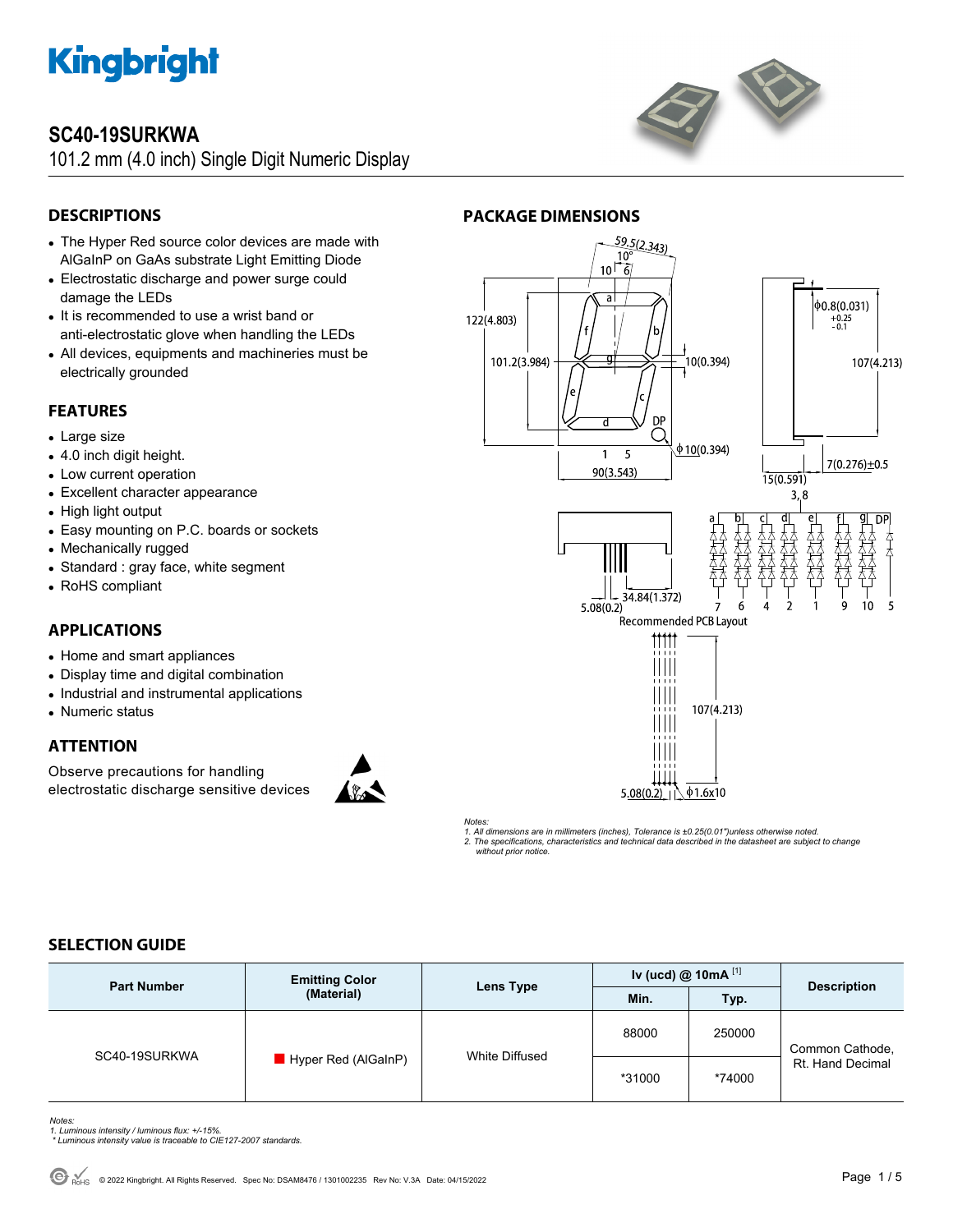## **ELECTRICAL / OPTICAL CHARACTERISTICS at T<sub>A</sub>=25°C**

|                                                                             |                                                 |           | Value                    |                          |        |
|-----------------------------------------------------------------------------|-------------------------------------------------|-----------|--------------------------|--------------------------|--------|
| <b>Parameter</b>                                                            | Symbol<br><b>Emitting Color</b><br>Typ.<br>Max. |           | <b>Unit</b>              |                          |        |
| Wavelength at Peak Emission $I_F = 10mA$                                    | $\lambda_{\rm peak}$                            | Hyper Red | 645                      | $\overline{\phantom{a}}$ | nm     |
| Dominant Wavelength $I_F = 10mA$                                            | $\lambda_{\mathsf{dom}}$ [1]                    | Hyper Red | 630                      | $\overline{\phantom{0}}$ | nm     |
| Spectral Bandwidth at 50% Φ REL MAX<br>$I_F = 10mA$                         | Δλ                                              | Hyper Red | 28                       | $\overline{\phantom{0}}$ | nm     |
| Capacitance                                                                 | C                                               | Hyper Red | 35                       | $\overline{\phantom{a}}$ | pF     |
| Forward Voltage $I_F$ = 20mA (Segment)<br>Forward Voltage $I_F$ = 10mA (DP) | $V_F$ <sup>[2]</sup>                            | Hyper Red | 7.4<br>3.7               | 9.4<br>4.7               | $\vee$ |
| Reverse Current ( $V_R$ = 5V) (Per chip)                                    | $I_R$                                           | Hyper Red | $\overline{\phantom{a}}$ | 10                       | μA     |

*Notes:* 

1. The dominant wavelength (λd) above is the setup value of the sorting machine. (Tolerance λd : ±1nm. )<br>2. Forward voltage: ±0.1V.<br>3. Wavelength value is traceable to CIE127-2007 standards.<br>4. Excess driving current and

| <b>Parameter</b>                                            | Symbol                  | Value                 | <b>Unit</b> |
|-------------------------------------------------------------|-------------------------|-----------------------|-------------|
| Power Dissipation (Per chip)                                | $P_D$                   | 75                    | mW          |
| Reverse Voltage (Per chip)                                  | $V_{R}$                 | 5                     | V           |
| Junction Temperature                                        | $T_j$                   | 115                   | $^{\circ}C$ |
| Operating Temperature                                       | $T_{op}$                | $-40$ to $+85$        | $^{\circ}C$ |
| Storage Temperature                                         | $T_{\text{stg}}$        | $-40$ to $+85$        | $^{\circ}C$ |
| DC Forward Current (Segment)<br>DC Forward Current (DP)     | ΙF                      | 60<br>30              | mA          |
| Peak Forward Current (Segment)<br>Peak Forward Current (DP) | $I_{FM}$ <sup>[1]</sup> | 370<br>185            | mA          |
| Electrostatic Discharge Threshold (HBM)                     | -                       | 3000                  | $\vee$      |
| Lead Solder Temperature <sup>[2]</sup>                      |                         | 260°C For 3-5 Seconds |             |

## **ABSOLUTE MAXIMUM RATINGS at T<sub>A</sub>=25°C**

Notes:<br>1. 1/10 Duty Cycle, 0.1ms Pulse Width.<br>2. 2mm below package base.<br>3. Relative humidity levels maintained between 40% and 60% in production area are recommended to avoid the build-up of static electricity – Ref JEDEC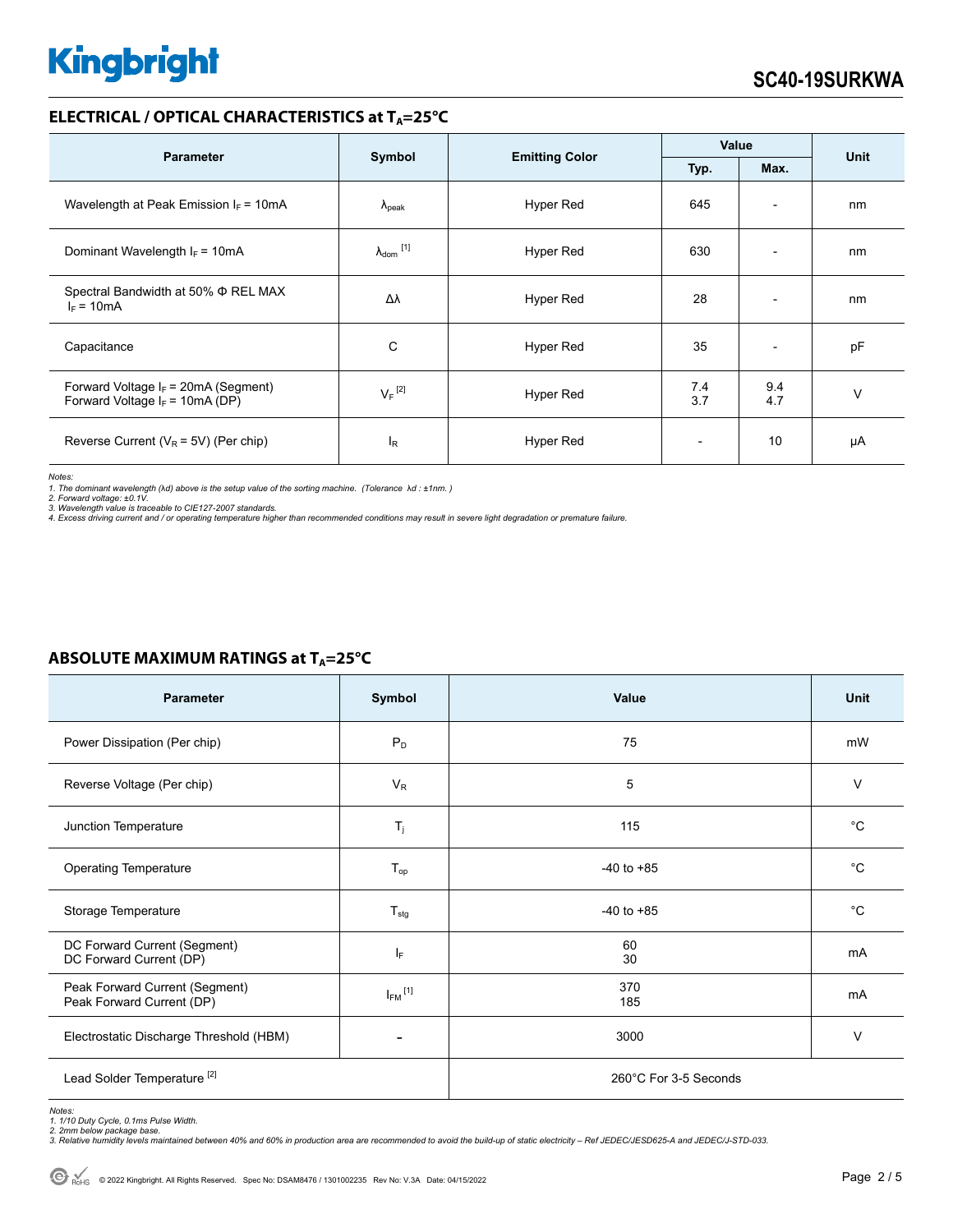## **TECHNICAL DATA**







 $\odot$  RoHS © 2022 Kingbright. All Rights Reserved. Spec No: DSAM8476 / 1301002235 Rev No: V.3A Date: 04/15/2022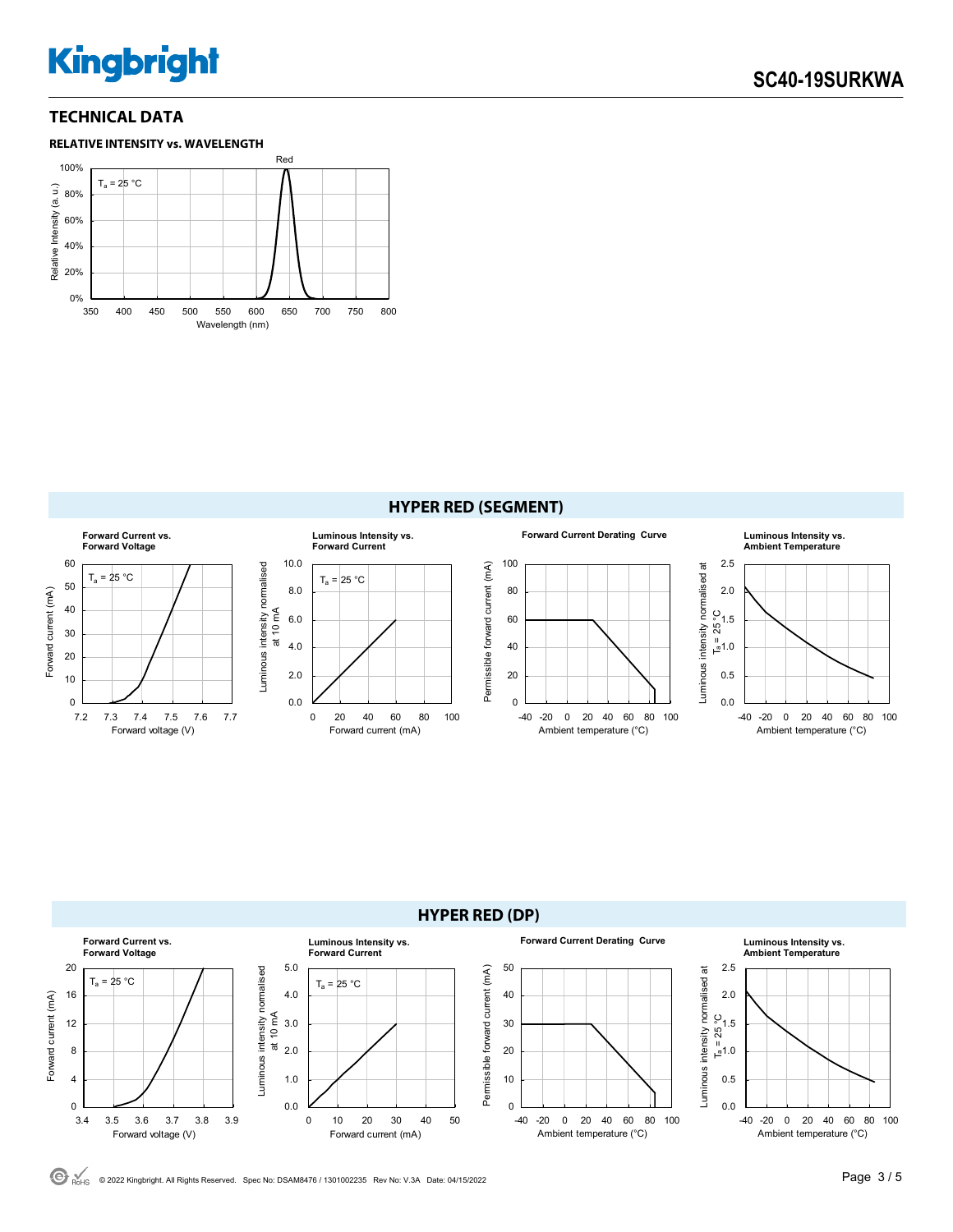#### **RECOMMENDED WAVE SOLDERING PROFILE Soldering General Notes**



*Notes:* 

- *1. Recommend pre-heat temperature of 105°C or less (as measured with a thermocouple attached to the LED pins) prior to immersion in the solder wave with a maximum solder bath temperature of 260°C*
- *2. Peak wave soldering temperature between 245°C ~ 255°Cfor 3 sec (5 sec max).*
- 2. Pour wave columns component concretive to the concretion of the temperature is above 85°C. The properature is above 85°C. **By 85°C.** The epoxy resin while the temperature is above
- *4. Fixtures should not incur stress on the component when mounting and during soldering process. 5. SAC 305 solder alloy is recommended.*
- 
- *6. No more than one wave soldering pass. 7. During wave soldering, the PCB top-surface temperature should be kept below 105°C.*

### **THROUGH HOLE DISPLAY MOUNTING METHOD Lead Forming**

1. Do not bend the component leads by hand without proper tools. The leads should be bent by clinching the upper part of the lead firmly such that the bending force is not exerted on the plastic body.

- 1. Through-hole displays are incompatible with reflow soldering.
- 2. If components will undergo multiple soldering processes, or other processes where the components may be subjected to intense heat, please check with Kingbright for compatibility.

### **CLEANING**

- 1. Mild "no-clean" fluxes are recommended for use in soldering.
- 2. If cleaning is required, Kingbright recommends to wash components with water only. Do not use harsh organic solvents for cleaning because they may damage the plastic parts .
- 3. The cleaning process should take place at room temperature and the devices should not be washed for more than one minute.
- 4. When water is used in the cleaning process, Immediately remove excess moisture from the component with forced-air drying afterwards.



### **Installation**

- 1. The installation process should not apply stress to the lead terminals.
- 2. When inserting for assembly, ensure the terminal pitch matches the substrate board's hole pitch to prevent spreading or pinching the lead terminals. *(Fig.1)*
- 3. The component shall be placed at least 5mm from edge of PCB to avoid damage caused excessive heat during wave soldering.*(Fig.2)*







## **CIRCUIT DESIGN NOTES**

- 1. Protective current-limiting resistors may be necessary to operate the LEDs within the specified range.
- 2. LEDs mounted in parallel should each be placed in series with its own current-limiting resistor*.(Fig.3)*
- 3. The driving circuit should be designed to protect the LED against reverse voltages and transient voltage spikes when the circuit is powered up or shut down.
- 4. The safe operating current should be chosen after considering the maximum ambient temperature of the operating environment.
- 5. Prolonged reverse bias should be avoided, as it could cause metal migration, leading to an increase in leakage current or causing a short circuit.



Recommended Set-up



 $(Fig.3)$